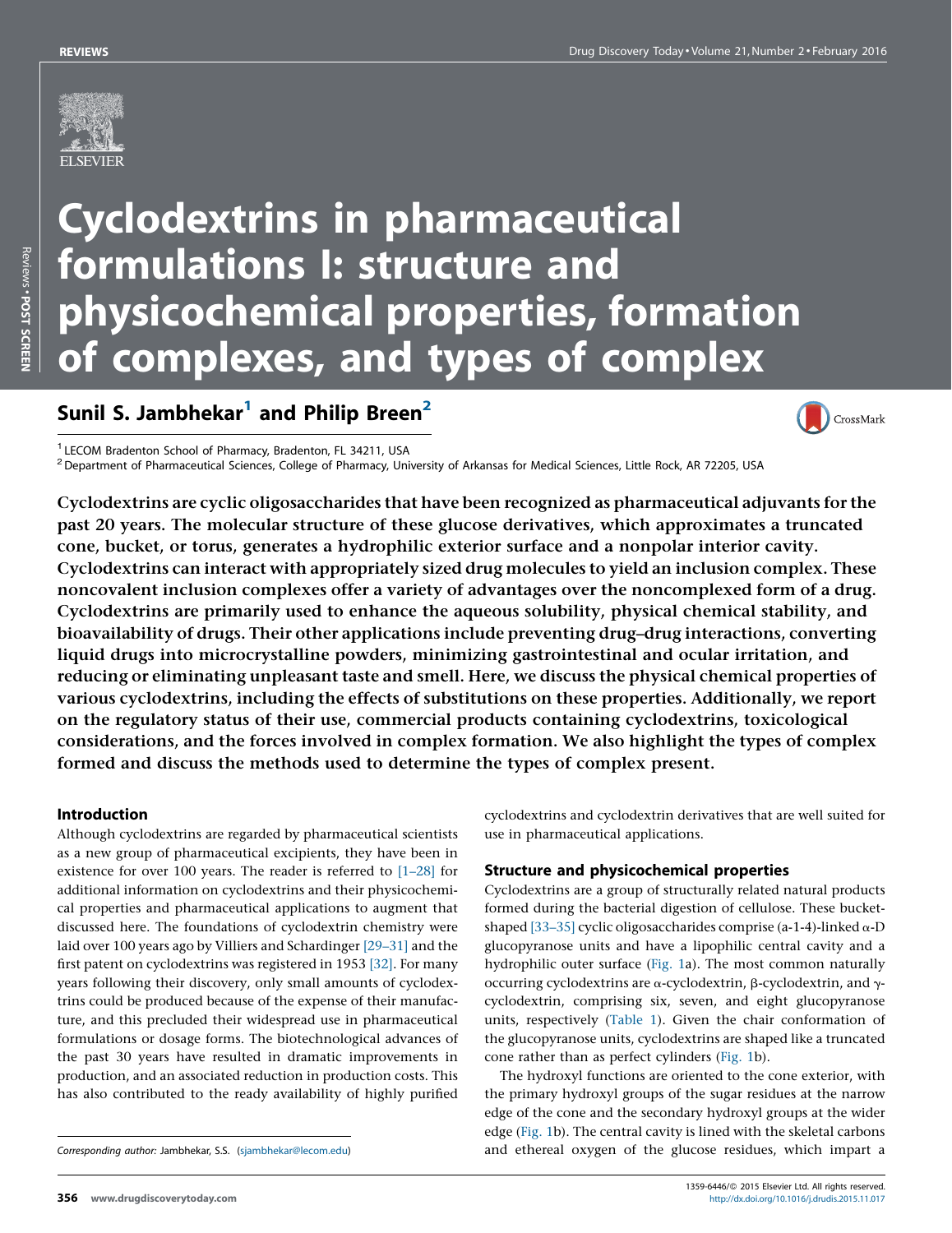<span id="page-1-0"></span>

#### FIGURE 1

The chemical structure (a) and the toroidal shape (b) of the  $\beta$ -cyclodextrin molecule. Source: Reproduced, with permission, from [\[33\]](#page-5-0).

| <b>TABLE 1</b><br>Dimensions of three natural cyclodextrins. |             |     |     |  |
|--------------------------------------------------------------|-------------|-----|-----|--|
|                                                              |             |     |     |  |
|                                                              | $4.7 - 5.3$ | 7.9 | 174 |  |
|                                                              | $6.0 - 6.5$ | 7.9 | 262 |  |
|                                                              | $7 - 8.3$   | 7.9 | 427 |  |
|                                                              |             |     |     |  |

lipophilic character. The polarity of the cavity has been estimated to be similar to that of an aqueous ethanolic solution.

As a result of its molecular shape and structure, cyclodextrin exhibits the unique ability to trap a guest molecule inside its cavity and act as a molecular container (Fig. 2). The inclusion complexes formed have several applications in pharmaceutical formulations. For example, cyclodextrins enhance the water solubility of poorly



#### FIGURE 2

Proposed structure of the doxorubicin- $\gamma$ -cyclodextrin complex. Source: Reproduced, with permission, from [\[33\]](#page-5-0).

soluble drugs and improve their bioavailability [\[36\]](#page-5-0), mask the bitter taste of the active ingredient [\[37\],](#page-5-0) enable the development of chewable and orally disintegrating tablet formulations [\[38\]](#page-6-0), and stabilize drugs from light, thermal, and oxidative degradation [\[33\].](#page-5-0)

The natural  $\alpha$ - and  $\beta$ -cyclodextrins, unlike  $\gamma$ -cyclodextrin, cannot be hydrolyzed by human saliva and pancreatic amylase [\[35,39\]](#page-5-0). However, both  $\alpha$ - and  $\beta$ -cyclodextrins can be fermented by the intestinal microflora. Cyclodextrins are both large (molecule weight from almost 1000 to over 2000 Da) and hydrophilic, with a significant number of hydrogen donors and acceptors; therefore, they cannot be absorbed from the gastrointestinal tract in their intact form. Hydrophilic cyclodextrins are considered nontoxic at low to moderate oral dosages.

Aqueous solutions of cyclodextrins have been regarded as true solutions, whereas solutions of individual cyclodextrin molecules and cyclodextrin complexes are considered as homogeneous molecular dispersions in an aqueous system. Recently, it was shown that cyclodextrins and cyclodextrin complexes self-associate to form an aggregate or micelle-like structure [\[40–43\]](#page-6-0). Furthermore, polymers have been shown to interact with such a system [\[44,45\]](#page-6-0) and the aggregates formed can solubilize drugs through noninclusion complex formation [\[46\].](#page-6-0)

The natural cyclodextrins, in particular  $\beta$ -cyclodextrin, have limited aqueous solubility (18.5 mg/ml) and, therefore, so do the complexes formed with these cyclodextrins. This results in precipitation of solid cyclodextrin complexes from water and other aqueous systems. Several techniques can be used to enhance the water solubility of drug–cyclodextrin complexes (aggregates). The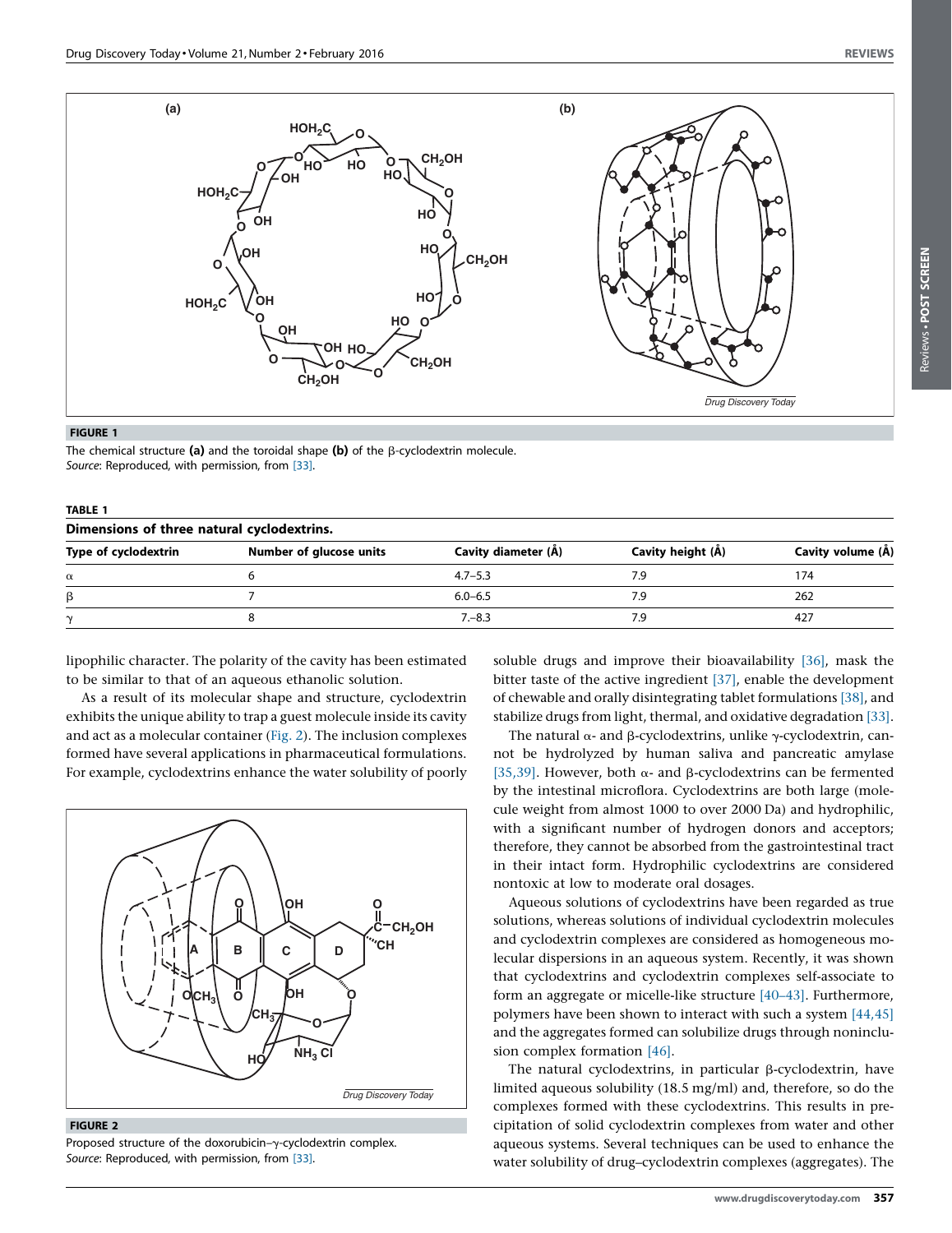<span id="page-2-0"></span>

| г<br>Е<br>u<br>Ľ. |  |  |
|-------------------|--|--|
| ۰.                |  |  |

Reviews . POST SCREEN

| Natural cyclodextrins and derivatives currently in use in pharmaceutical products [53]. |                              |                               |                                          |  |
|-----------------------------------------------------------------------------------------|------------------------------|-------------------------------|------------------------------------------|--|
| Cyclodextrin                                                                            | Substitution(s) <sup>a</sup> | Molecular weight <sup>b</sup> | Solubility in water <sup>c</sup> (mg/ml) |  |
| $\alpha$ -Cyclodextrin                                                                  | -                            | 972                           | 145                                      |  |
| β-Cyclodextrin                                                                          | $\overline{\phantom{0}}$     | 1135                          | 18.5                                     |  |
| HP-B-cyclodextrin                                                                       | 0.65                         | 1400                          | >600                                     |  |
| Randomly methylated B-cyclodextrin                                                      | 1.8                          | 1312                          | >500                                     |  |
| <b>B-Cyclodextrin SBE sodium salt</b>                                                   | 0.9                          | 2163                          | >500                                     |  |
| $\gamma$ -Cyclodextrin                                                                  | $\qquad \qquad$              | 1297                          | 232                                      |  |
| $HP-\gamma$ -cyclodextrin                                                               | 0.6                          | 1576                          | >500                                     |  |

<sup>a</sup> Average number of substitution per glucopyranose repeat unit.

b Provided by the supplier or value calculated based on average degree of substitution.

 $c$  Solubility in pure water at 25  $\degree$ C.

addition of a small amount of water-soluble polymer to an aqueous complexation media, for instance, increases the solubility of aggregates [\[46\]](#page-6-0). Analogously, addition of various salts, such as sodium acetate and benzalkonium chloride, can also enhance the solubility of drug–cyclodextrin complexes.

The poor aqueous solubility of cyclodextrins is attributed to the presence of relatively strong intermolecular hydrogen bonding in the crystal state (<https://www.eurocdsoc.com/index.php>). Substitution of any hydrogen bond-forming hydroxyl group, even the lipophilic methoxy function, results in dramatic improvement in the aqueous solubility of these compounds. Although natural cyclodextrins exhibit lower aqueous solubility compared with cyclodextrin derivatives, their solubility is often enough to prevent dissolution rate-limited drug absorption from the gastrointestinal tract [\[47\]](#page-6-0). Moreover, because the molecular weights of natural cyclodextrins are lower than those of their derivatives, complexes formed with natural cyclodextrins are less bulky than those formed with derivatives.

Given the poor aqueous solubility of natural cyclodextrins as well as their toxicity when administered parenterally, several researchers have attempted to identify, prepare, and evaluate other cyclodextrin derivatives of pharmaceutical interest. These include the hydroxypropyl derivatives of  $\beta$ - and  $\gamma$ -cyclodextrins, the randomly methylated  $\beta$ -cyclodextrin, sulfobutylether

b-cyclodextrin (SBE-b-cyclodextrin), and the branched cyclodextrins (Table 2). SBE  $\beta$ -cyclodextrin, a polyanionic variably substituted SBE of  $\beta$ -cyclodextrin, and hydroxypropyl  $\beta$ -cyclodextrins have undergone extensive safety studies [\[47\]](#page-6-0) and are currently used in many marketed products approved by the US Food and Drug Administration (FDA; Table 3). Additionally, they in use in numerous clinical and preclinical studies. Pitha et al. [\[48\]](#page-6-0) and Casella et al. [\[49,50\]](#page-6-0) described the preparation and characterization of drugs from hydroxypropyl β-cyclodextrin, and Jambhekar et al. [\[51\]](#page-6-0) evaluated hydroxypropyl-β-cyclodextrin-indomethacin complexes for the bioavailability of indomethacin.

Cyclodextrins listed in Table 2 have been shown to enhance the aqueous solubility of biopharmaceutical classification system class II and class IV drugs [\[36,52\].](#page-5-0) The natural  $\beta$ - and  $\gamma$ -cyclodextrins have been approved as food additives, with some restrictions, and cyclodextrins listed in Table 3 are all found in one or more pharmaceutical products in Europe, the USA, or Japan.

Although it is thought that cyclodextrins with fewer than six glucopyranose units cannot exist because of steric factors, cyclodextrins containing 9–13 glucopyranose units have been reported [\[42,43\]](#page-6-0); however, of these large-ring cyclodextrins, only  $\delta$ -cyclodextrin has been well characterized [\[44,45\]](#page-6-0). The physical and chemical properties of the four most common cyclodextrins are reported in [Table](#page-3-0) 4.

#### TABLE 3

| Examples of marketed products containing cyclodextrins <sup>a</sup> . |                                |                                |                |             |
|-----------------------------------------------------------------------|--------------------------------|--------------------------------|----------------|-------------|
| Type of cyclodextrin                                                  | Drug name                      | <b>Route of administration</b> | Trade name     | Market      |
| $\alpha$ -Cyclodextrin                                                | Cefotiam hexetil hydrochloride | Oral                           | Pansporin T    | Japan       |
| β-Cyclodextrin                                                        | Benexate hydrochloride         | Oral                           | Ulgut, Lonmiel | Japan       |
|                                                                       | Omeprazole                     | Oral                           | Omebeta        | Europe      |
|                                                                       | Piroxicam                      | Oral                           | <b>Brexin</b>  | Europe      |
| HP-B-cyclodextrin                                                     | Cisapride                      | Rectal                         | Propulsid      | Europe      |
|                                                                       | Itraconazole                   | Oral, Intravenous              | Sporanox       | Europe, USA |
|                                                                       | Mitomycin                      | <b>Intravenous</b>             | Mitozytrex     | <b>USA</b>  |
| Randomly methylated B-cyclodextrin                                    | 17 <sub>B</sub> -Estradiol     | Nasal drops                    | Aerodiol       | Europe      |
| SBE-B-cyclodextrin                                                    | Voriconazole                   | Intravenous                    | Vfend          | Europe, USA |
|                                                                       | Ziprasidone maleate            | Intramuscular                  | Geodon, Zeldox | Europe, USA |
| $HP-\gamma$ -cyclodextrin                                             | Diclofenac sodium              | Eye drops                      | Voltaren       | Europe      |
|                                                                       |                                |                                |                |             |

a Adapted from <https://www.eurocdsoc.com/index.php>.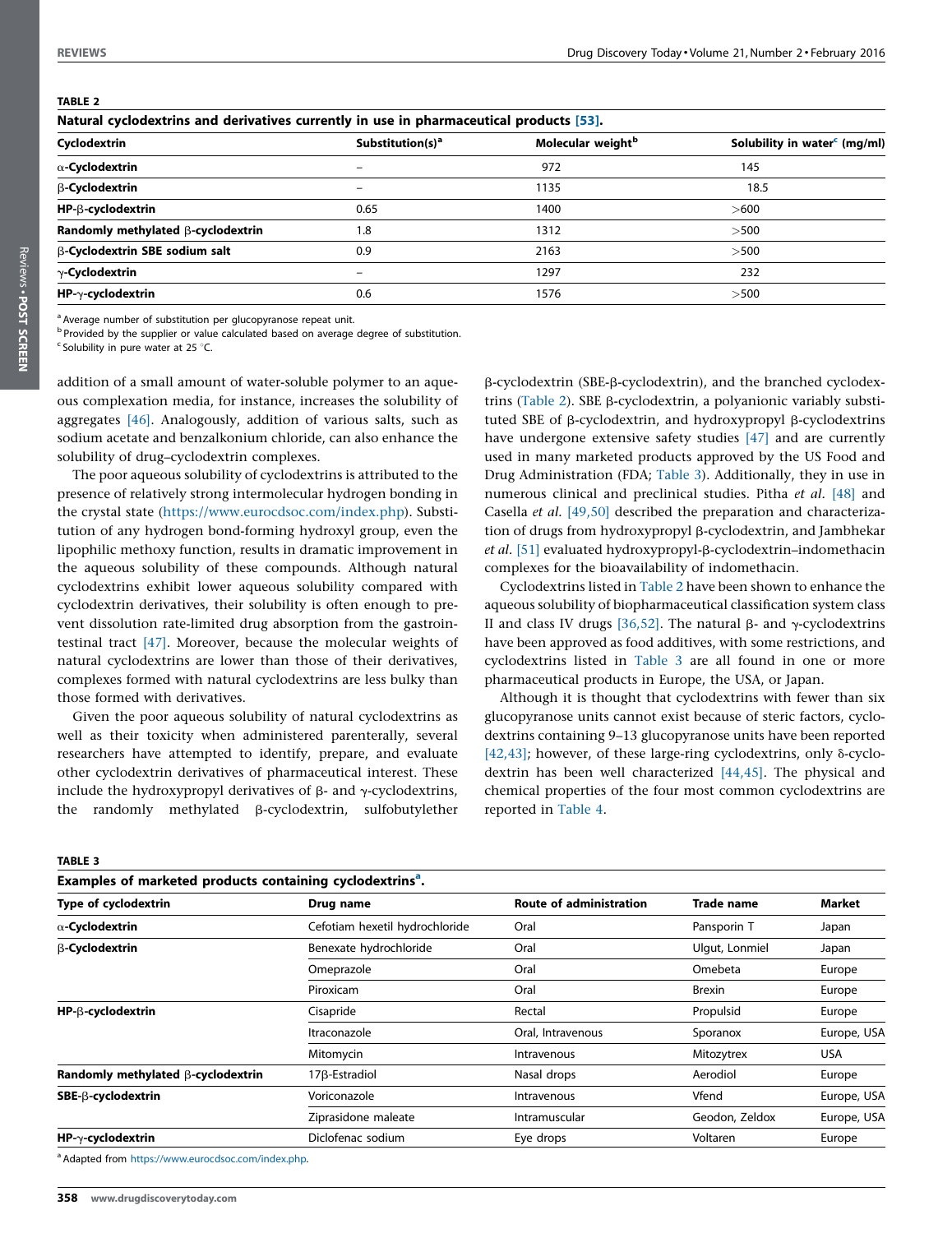<span id="page-3-0"></span>

| Selected properties of $\alpha$ -, $\beta$ -, $\gamma$ -, and $\delta$ -cyclodextrins <sup>a</sup> . |                                    |                          |                                       |                                                |  |
|------------------------------------------------------------------------------------------------------|------------------------------------|--------------------------|---------------------------------------|------------------------------------------------|--|
| Type of cyclodextrin                                                                                 | <b>Properties of cyclodextrins</b> |                          |                                       |                                                |  |
|                                                                                                      | Number of<br>glucopyranose units   | Molecular<br>weight (Da) | <b>Central cavity</b><br>diameter (Å) | <b>Water solubility</b><br>at 25 °C (g/100 ml) |  |
| $\alpha$                                                                                             | 6                                  | 972                      | $4.7 - 5.3$                           | 14.5                                           |  |
| β                                                                                                    |                                    | 1135                     | $6.0 - 6.5$                           | 1.85                                           |  |
| $\mathsf{\sim}$                                                                                      | 8                                  | 1297                     | $7.5 - 8.3$                           | 23.2                                           |  |
| δ                                                                                                    | q                                  | 1459                     | $10.3 - 11.2$                         | 8.19                                           |  |
|                                                                                                      |                                    |                          |                                       |                                                |  |

<sup>a</sup> Adapted from [\[33\].](#page-5-0)

# Regulatory status

The regulatory status of cyclodextrins continues to change ([https://www.eurocdsoc.com/index.php\)](https://www.eurocdsoc.com/index.php). a-Cyclodextrin and bcyclodextrin are included in several pharmacopoeias, including the US Pharmacopoeia, European Pharmacopoeia, and Japanese Pharmacopoeia. y-cyclodextrin will soon be included in the US Pharmacopoeia and subsequently the European Pharmacopoeia as well. A monograph for 2-hydroxypropyl- $\beta$ -cyclodextrin (HP- $\beta$ -cyclodextrin) has appeared in both the European Pharmacopoeia and US Pharmacopoeia 28/National Formulary 23. Moreover, efforts are under way to include other derivatives in pharmacopoeias ([https://www.eurocdsoc.com/index.php\)](https://www.eurocdsoc.com/index.php).  $\beta$ -Cyclodextrin and  $\gamma$ cyclodextrin are also listed in the generally regarded as safe (GRAS) list of the FDA for use as a food additives.

Regulatory agencies still appear to be skeptical [\[47\]](#page-6-0) regarding the use of cyclodextrins in pharmaceuticals. This appears to be a bigger issue for the FDA than for other regulatory agencies, particularly in Europe and Japan. With time, the availability of more data, and the expanding use of cyclodextrins in pharmaceutical drug formulations used to treat acute and life-threatening diseases, these compounds might encounter less regulatory resistance. Several pharmaceutical products containing cyclodextrins are currently on the market, and examples are listed in [Table](#page-2-0) 3.

#### Toxicological considerations

a-Cyclodextrin is well tolerated when administered orally and is not associated with significant adverse effects [\[53,54\].](#page-6-0) Only a small fraction of  $\alpha$ -cyclodextrin is absorbed intact from the gastrointestinal tract and is mainly excreted unchanged in the urine following intravenous administration. By contrast, β-cyclodextrin cannot be administered parenterally because of its low aqueous solubility and nephrotoxicity. However, it is nontoxic when administered orally. The renal toxicity of  $\alpha$ - and  $\beta$ -cyclodextrins, following parenteral administration, [\[55\]](#page-6-0) as well as problems with several modified cyclodextrins, have been well documented [\[35,56,57\]](#page-5-0).

Following oral administration, the nontoxic effect level of  $\beta$ cyclodextrin was determined to be 0.7–0.8 g kg<sup>-1</sup> day<sup>-1</sup> in rats and approximately 2 g kg<sup>-1</sup> day<sup>-1</sup> in dogs [\[58\]](#page-6-0). The metabolism of  $\gamma$ cyclodextrin closely resembles that of starch and other linear dextrins [\[59\]](#page-6-0), and only small amounts of  $\gamma$ -cyclodextrin are absorbed intact from the gastrointestinal tract. Following intravenous injection,  $\gamma$ -cyclodextrin is mainly excreted in an unchanged form in the urine.

Hydrophilic cyclodextrins, namely HP- $\beta$ -cyclodextrin and SBEb-cyclodextrin, are considered nontoxic when administered in low

to moderate doses by oral and intravenous routes [\[35,56\]](#page-5-0). HP-bcyclodextrin is more water soluble and, toxicologically, more benign than the natural  $\beta$ -cyclodextrin [\[57,60\]](#page-6-0). HP- $\beta$ -cyclodextrin has been shown to be well tolerated in humans, with the main adverse effect being the increased incidence of soft stool or diarrhea [\[35,57,60\]](#page-5-0). There are several additional publications [\[61–63\]](#page-6-0) that provide useful information related to the toxicity of cyclodextrins.

Lipophilic cyclodextrin derivatives, such as methylated cyclodextrin, are absorbed to a greater extent from the gastrointestinal tract into the systemic circulation and have been shown to be toxic after parenteral administration [\[35\].](#page-5-0) Presently, oral administration of  $m$ ethylated  $\beta$ -cyclodextrin is limited because of its potential toxicity.

One relative incompatibility for a cyclodextrin molecule appears in the literature. SBE-ß-cyclodextrin is used as a solvent for the poorly water-soluble antifungal voriconazole. In one study [\[64\],](#page-6-0) patients with renal failure receiving intermittent dialysis as well as intravenous doses of the complex of voriconazole, showed an accumulation of SBE  $\beta$ -cyclodextrin in plasma; however, no toxic effects were reported. This observation underscores the need to carefully monitor SBE β-cyclodextrin levels in dialysis patients receiving voriconazole. Intravenous voriconazole is not recommended by the manufacturer for patients with creatinine clearances less than 50 ml/min [\[65\]](#page-6-0). However, it has been shown that continuous venovenous hemofiltration (CVVH) can safely remove SBE  $\beta$ -cyclodextrin in patients with renal failure receiving voriconazole [\[66\]](#page-6-0).

### Complex formation

#### Mechanism: guest molecule consideration

Cyclodextrins in aqueous solution are capable of forming inclusion complexes with many drugs by accepting into their central cavity ([Fig.](#page-1-0) 2) a drug molecule or, more frequently, only the lipophilic portion of the therapeutics moiety. While the complex is being formed, no covalent bonds are formed or broken, and drug molecules in the complex are in rapid equilibrium with free molecules in the solution. Whereas the initial equilibrium to form a complex is rapid, the final equilibrium takes longer time to attain. Drug molecules, once inside the cyclodextrin cavity, undergo conformational adjustments to take maximum advantage of the presence of weak van der Waal's forces. The driving forces behind complex formation are reported to be release of enthalpyrich water molecules from the cavity, electrostatic interactions, van der Waals interactions, hydrophobic interactions, hydrogen bonding, and release of conformational strain and charge-transfer interactions [\(https://www.eurocdsoc.com/index.php\)](https://www.eurocdsoc.com/index.php).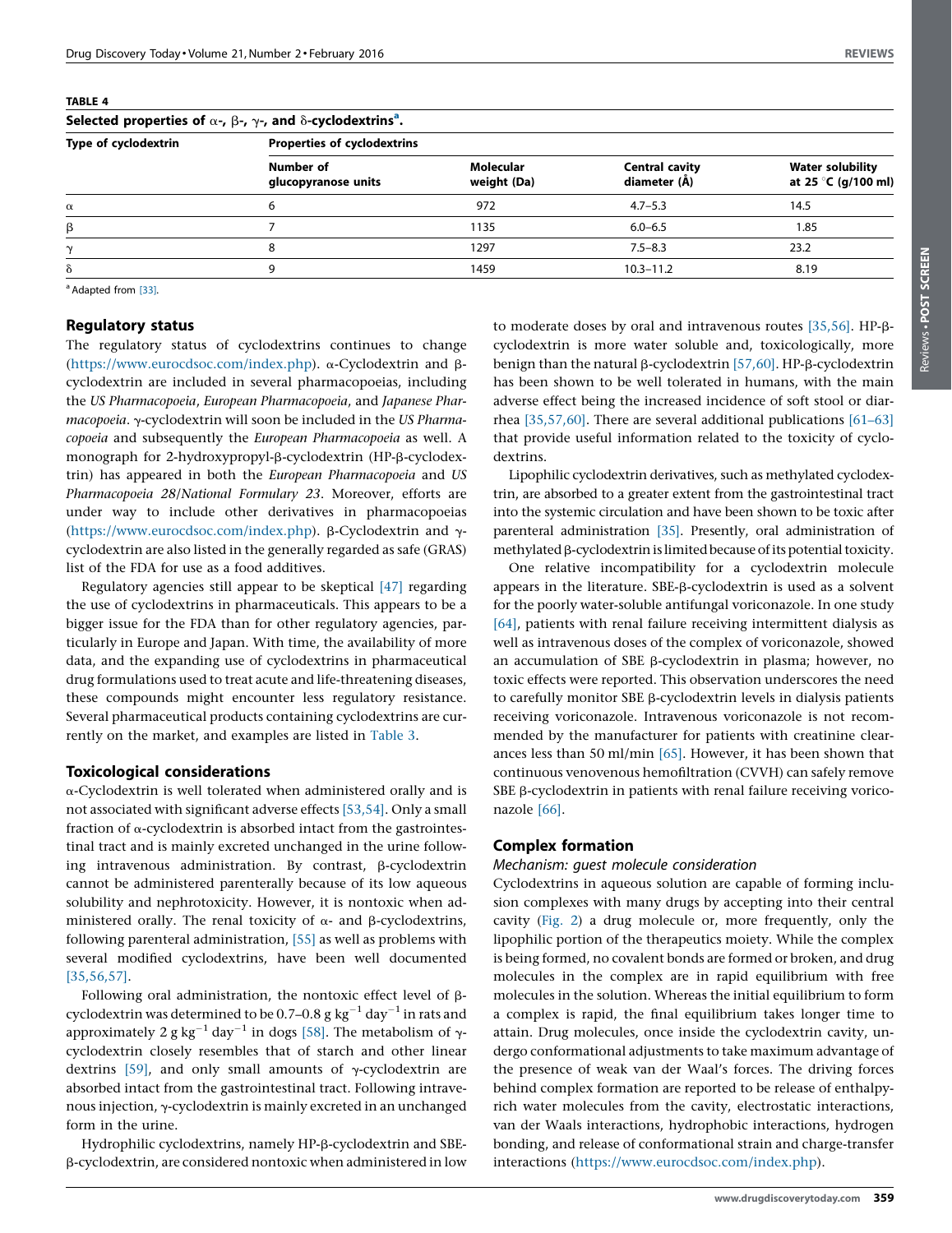The ability of cyclodextrins to form an inclusion complex with the active drug rests upon several factors. The first is steric and depends on the relative size of cyclodextrin to the size of the drug molecule or certain key functional groups of the active ingredients. If the active ingredient is too large in size, it will not fit properly into the cyclodextrin cavity [\(Fig.](#page-1-0) 2). In addition, although the height of three natural cyclodextrins might be the same, they differ in the number of glucose units and diameter of the cavity. [Table](#page-1-0) 1 provides the dimensions of three natural cyclodextrins ( $\alpha$ -,  $\beta$ -, and  $\gamma$ -cyclodextrins).

Based on dimensions, a-cyclodextrin can typically form a complex with compounds of lower molecular weight or compounds with an aliphatic side chain.  $\beta$ -Cyclodextrin will complex with aromatic and heterocyclic molecules, and  $\gamma$ -cyclodextrin will accommodate larger molecules, such as macrocycles and steroids [\[67\]](#page-6-0).

Another key factor for complex formation is the thermodynamic interaction between different components of the chosen cyclodextrin and the drug molecule. For a complexation to occur, there must be a favorable net energetic driving force that pulls the drug molecule into the cyclodextrin cavity [\[67\]](#page-6-0). The most stable 3D structure of cyclodextrin is a toroid, with the larger and smaller openings presenting hydroxyl groups to the external environment and most-ly hydrophobic functionality lining the interior of the cavity [\(Fig.](#page-1-0) 1). This unique configuration imparts cyclodextrins with their interesting properties and creates the thermodynamic driving force required to form a drug–cyclodextrin complex. There are four energetically favorable interactions that help shift the equilibrium towards complex formation  $[67]$ : (i) the displacement of polar water molecules from the apolar cyclodextrin cavity; (ii) the increased number of hydrogen bonds formed as the displaced water returns to the larger pool; (iii) a reduction in the repulsive interactions between the hydrophobic guest and the aqueous environment; and (iv) an increase in hydrophobic interactions as the guest molecule inserts itself into the apolar cyclodextrin cavity.

The physicochemical properties of the free drug molecule and the free cyclodextrin molecule are different from their counterparts in the complexed form ([https://www.eurocdsoc.com/index.php\)](https://www.eurocdsoc.com/index.php). The changes in the physicochemical properties of drugs can be observed using several methods. Typically, these methods measure changes in solubility, chemical reactivity, ultraviolet/visible spectrum (UV/ VIS) absorbance, fluorescence,NMR chemical shifts, drug retention, pKa value, potentiometric measurements, and chemical stability, and effects on drug permeability, through an artificial membrane ([https://www.eurocdsoc.com/index.php\)](https://www.eurocdsoc.com/index.php). Furthermore, because complexation influences the physicochemical properties of the aqueous complexation media, methods that monitor media changes can be applied to study complexation, including measurement of conductive changes, determination of freezing point depression, viscosity measurements, and calorimetric titration. However, only a few of these methods can be applied to obtain structural information on drug–cyclodextrin complexes.

# Types of complex

The stoichiometry of drug–cyclodextrin complexes and the numerical values of their stability or binding constants are frequently obtained from plots of drug solubility against cyclodextrin concentration. This phase-solubility technique was first developed by Higuchi and Connors [\[68\]](#page-6-0) and reported by Riley et al. [\[69\]](#page-6-0).

Higuchi and Connors [\[68\]](#page-6-0) classified complexes by studying the effects of ligand (solubilizer) concentration on the solubility of a substrate (drug), as illustrated in Fig. 3, which is referred to as the phase-solubility profile. A-type phase-solubility profiles are obtained when the solubility of the substrate (drug) increases with an increase in ligand (cyclodextrin) concentration. The A-type profile is further subdivided into three profiles. The  $A_L$  profile indicates that there is a linear increase in solubility as a function of ligand or solubilizer concentration; the  $A_P$ profile indicates an isotherm, wherein the curve deviates from linearity in a positive manner, suggesting that ligand or solubilizer is proportionately more effective at higher concentrations. Conversely, the  $A_N$  type relation indicates a negative deviation from linearity, which means that the ligand or solubilizer is proportionately less effective at higher concentration [\[68,69\]](#page-6-0).

Collectively, all three curves (Fig. 3) indicate that water-soluble complexes are being formed with solubilities higher than that of the uncomplexed substrate. If the slope of the  $A_L$  type plot is less than unity, a 1:1 complex is formed. If the slope is greater than unity, higher order complexes are assumed to be involved in the solubilization process [\(https://www.eurocdsoc.com/index.php](https://www.eurocdsoc.com/index.php)). Although a slope of less than unity does not exclude the possibility of higher order complexes, a 1:1 complex is often assumed to form in the absence of other information.

When the complex is first order in nature with respect to ligand (complexing agent) and first order with respect to substrate (drug), then the  $A_L$ -type (Fig. 3) phase solubility profile is obtained. If the complex is first order with respect to substrate but second or higher order with respect to the ligand, then the  $A<sub>P</sub>$ -type (Fig. 3) phase solubility profile is obtained. The third type, the  $A_N$ -type phase solubility profile, is difficult to interpret.



#### FIGURE 3

Graphical representation of A and B type phase-solubility profiles with applicable subtypes ( $A_P$ ,  $A_L$ ,  $A_N$ , and  $B_S$  and  $B_1$ ). Source: Reproduced, with permission, from [\[70\]](#page-6-0).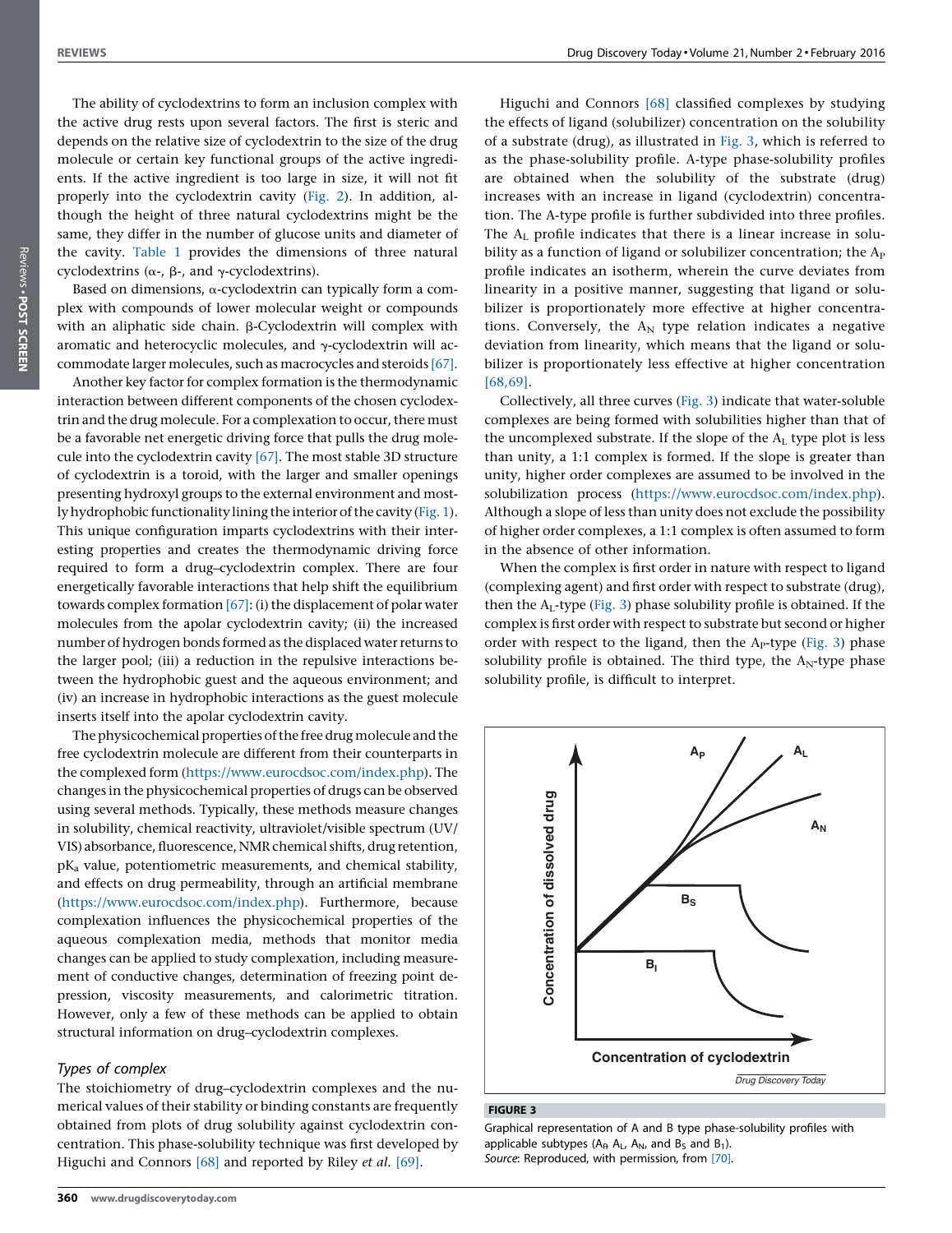Reviews -

Reviews . POST SCREEN POST SCREEN

<span id="page-5-0"></span>In general, the water-soluble cyclodextrins form A-type phase solubility profiles, whereas the less-soluble natural cyclodextrins frequently form B-type profiles. Type B phase-solubility profiles indicate the formation of a complex with limited water solubility and are traditionally observed with naturally occurring cyclodextrins, in particular b-cyclodextrin. Type B complexes are further subdivided into two subtypes:  $B_s$  and  $B_t$  (for further details, see [\[68–](#page-6-0) [70\]](#page-6-0)). Most drug–cyclodextrin complexes are thought to be inclusion complexes; however, cyclodextrins are also known to form noninclusion complexes and complex aggregates capable of dissolving drug through micelle-like structures. Phase-solubility profiles are incapable of verifying formation of inclusion complexes, and describe only how the increasing concentration of cyclodextrin influences drug solubility [33].

### Concluding remarks

It is clear from the information presented here that cyclodextrins, because of their unique structure and physicochemical properties, offer an additional tool to pharmaceutical scientists to overcome some of the formulation and drug delivery challenges for problematic drugs. These starch derivatives are useful solubilizers, enabling the preparation of liquid oral, solid, and parenteral dosage forms. Additionally, cyclodextrins can improve the bioavailability of problematic drugs through increases in aqueous

solubility and dissolution rates. Many cyclodextrins such as  $\alpha$ ,  $\beta$ ,  $\gamma$ , randomly methylated  $\beta$ -cyclodextrin, HP- $\beta$ -cyclodextrin, and SBE-b-cyclodextrins have become standard tools in formulation development. Although both  $\alpha$ -and  $\beta$ -cyclodextrins as well as several alkylated cyclodextrins are known to be renally toxic and disruptive of biological membranes,  $\gamma$ -cyclodextrin as well as HP-b-cyclodextrin and SBE-b-cyclodextrin appear to be safer. Phase-solubility plots of drug solubility against concentration of cyclodextrin permit determination of the type of complex formed.

As is the case with the use of any new technology, cyclodextrins have both strengths and weaknesses. Their major strengths are how they interact with drug molecules and their ability to safely deliver intractable drug molecules. The specific nature of their interaction becomes a weakness in that only those drug molecules with the right size, geometry, and intrinsic solubility characteristics benefit from their use.

Given that there are currently more commercial products that contain cyclodextrins than 20 years ago, the future for pharmaceutical applications of cyclodextrins as solubilizers appears bright. As more products containing cyclodextrins are evaluated and approved following their rigorous and robust evaluation by the regulatory agencies for their use in food and pharmaceuticals, concerns about their safety will likely be attenuated.

#### References

- 1 Fromming, K.H. and Szejtli, J. (1994) [Cyclodextrins](http://refhub.elsevier.com/S1359-6446(15)00452-3/sbref0355) in Pharmacy. Kluwer
- 2 [Duchene,](http://refhub.elsevier.com/S1359-6446(15)00452-3/sbref0360) D., ed. (1991) New Trends in [Cyclodextrins](http://refhub.elsevier.com/S1359-6446(15)00452-3/sbref0360) and Derivatives, Editions De Sante
- 3 Szejtli, J. (1988) [Cyclodextrin](http://refhub.elsevier.com/S1359-6446(15)00452-3/sbref0365) Technology. Kluwer
- 4 [Duchene,](http://refhub.elsevier.com/S1359-6446(15)00452-3/sbref0370) D., ed. (1987) [Cyclodextrins](http://refhub.elsevier.com/S1359-6446(15)00452-3/sbref0370) and Their Industrial Uses, Editions De Sante
- 5 Loftsson, T. et al. (1991) [2-Hydroxypropyl-](http://refhub.elsevier.com/S1359-6446(15)00452-3/sbref0375) $\beta$ -cyclodextrin: Properties and usage in [pharmaceutical](http://refhub.elsevier.com/S1359-6446(15)00452-3/sbref0375) formulations. Pharm. Ztg. Wiss. 4/136, 5–10
- 6 Loftsson, T. (1995) Effects of [cyclodextrins](http://refhub.elsevier.com/S1359-6446(15)00452-3/sbref0380) on the chemical stability of drugs in aqueous [solutions.](http://refhub.elsevier.com/S1359-6446(15)00452-3/sbref0380) Drug Stability 1, 22–33
- 7 Szente, L. (1993) [Cyclodextrins:](http://refhub.elsevier.com/S1359-6446(15)00452-3/sbref0385) structure, application, stability and their influence on the stability of active [substances.](http://refhub.elsevier.com/S1359-6446(15)00452-3/sbref0385) In Stability Testing in the EC, Japan, and the USA: Scientific and Regulatory [Requirements](http://refhub.elsevier.com/S1359-6446(15)00452-3/sbref0385) (Grimm, W. and [Krummen,](http://refhub.elsevier.com/S1359-6446(15)00452-3/sbref0385) K., eds), pp. [225–](http://refhub.elsevier.com/S1359-6446(15)00452-3/sbref0385) 244, Wissenschaftliche [Verlagsgesellschaft](http://refhub.elsevier.com/S1359-6446(15)00452-3/sbref0385)
- 8 van Doorne, H. (1993) Interactions between [cyclodextrins](http://refhub.elsevier.com/S1359-6446(15)00452-3/sbref0390) and ophthalmic drugs. Eur. J. Pharm. [Biopharm.](http://refhub.elsevier.com/S1359-6446(15)00452-3/sbref0390) 39, 133–139
- 9 Duchene, D. and Wouessidjewe, D. (1993) New possibilities for the [pharmaceutical](http://refhub.elsevier.com/S1359-6446(15)00452-3/sbref0395) use of [cyclodextrins](http://refhub.elsevier.com/S1359-6446(15)00452-3/sbref0395) and their derivatives. Chimicaoggi 11, 17–24
- 10 French, D. (1957) The [Schardinger](http://refhub.elsevier.com/S1359-6446(15)00452-3/sbref0400) dextrins. Adv. Carbohydr. Chem. 12, 189–260
- 11 French, D. et al. (1965) Studies on the [Schardinger](http://refhub.elsevier.com/S1359-6446(15)00452-3/sbref0405) Dextrins XII. Arch. Biochem. Biophys. 111, [153–160](http://refhub.elsevier.com/S1359-6446(15)00452-3/sbref0405)
- 12 Saenger, W. (1980) [Cyclodextrin](http://refhub.elsevier.com/S1359-6446(15)00452-3/sbref0410) inclusion compounds in research and industry. Angew. Chem. Int. Ed. Engl. 19, [344–362](http://refhub.elsevier.com/S1359-6446(15)00452-3/sbref0410)
- 13 Jones, S.P. et al. (1984) Cyclodextrins in pharmaceutical sciences II: [pharmaceutical,](http://refhub.elsevier.com/S1359-6446(15)00452-3/sbref0415) [biopharmaceutical,](http://refhub.elsevier.com/S1359-6446(15)00452-3/sbref0415) biological, and analytical aspects, and applications of [cyclodextrins](http://refhub.elsevier.com/S1359-6446(15)00452-3/sbref0415) and its inclusion compounds. Acta. Pharm. Technol. 30, 213–223
- 14 Szente, L. and Szeitli, J. (1999) Highly soluble [cyclodextrin](http://refhub.elsevier.com/S1359-6446(15)00452-3/sbref0420) derivatives: chemistry, properties, and trends in [development.](http://refhub.elsevier.com/S1359-6446(15)00452-3/sbref0420) Adv. Drug Del. Rev. 36, 17–28
- 15 Jambhekar, S. and Thomas, C. (2013) [Cyclodextrins](http://refhub.elsevier.com/S1359-6446(15)00452-3/sbref0425) in pharmacy: background and [Introduction.](http://refhub.elsevier.com/S1359-6446(15)00452-3/sbref0425) J. Chrono. Drug Deliver. 3, 1–14
- 16 Pitha, J. et al. (1994) Parenteral [hydroxypropyl](http://refhub.elsevier.com/S1359-6446(15)00452-3/sbref0430) cyclodextrins: intravenous and intracerebral [administration](http://refhub.elsevier.com/S1359-6446(15)00452-3/sbref0430) of lipophiles. J. Pharm. Sci. 83, 833–837
- 17 Thompson, D.O. and Mosher, G.L. Cydex, Inc. Formulations containing propofol and a sulfoalkyl ether cyclodextrins. US Patent 7034013 B2
- 18 Ogawa, N. et al. (2013) Quetiapine free base complexed with [cyclodextrins](http://refhub.elsevier.com/S1359-6446(15)00452-3/sbref0440) to improve solubility for [parenteral](http://refhub.elsevier.com/S1359-6446(15)00452-3/sbref0440) use. Chem. Pharm. Bull. 61, 809–815
- 19 Morrison, P.W. et al. (2013) [Cyclodextrin-mediated](http://refhub.elsevier.com/S1359-6446(15)00452-3/sbref0445) enhancement of riboflavin solubility and corneal [permeability.](http://refhub.elsevier.com/S1359-6446(15)00452-3/sbref0445) Mol. Pharm. 10, 756–762
- 20 Taupitz, T. et al. (2013) [Cyclodextrin-water](http://refhub.elsevier.com/S1359-6446(15)00452-3/sbref0450) soluble polymer ternary complexes enhance the solubility and [dissolution](http://refhub.elsevier.com/S1359-6446(15)00452-3/sbref0450) behavior of poorly soluble drugs. Case example: [itraconazole.](http://refhub.elsevier.com/S1359-6446(15)00452-3/sbref0450) Eur. J. Pharm. Biopharm. 83, 378–387
- 21 Wong, J. et al. (2014) Mechanism of [2-hydrxypropyl-beta-cyclodextrin](http://refhub.elsevier.com/S1359-6446(15)00452-3/sbref0455) in the [solubilization](http://refhub.elsevier.com/S1359-6446(15)00452-3/sbref0455) of frozen formulations. Eur. J. Pharm Sci. 62, 281–292
- 22 di Cagno, M. et al. (2014) β[-Cyclodextrin-dextran](http://refhub.elsevier.com/S1359-6446(15)00452-3/sbref0460) polymers for the solubilization of poorly soluble drugs. Int. J Pharm. 468, [258–263](http://refhub.elsevier.com/S1359-6446(15)00452-3/sbref0460)
- 23 Bonnet, V. et al. (2015) Cyclodextrin [nanoassemblies:](http://refhub.elsevier.com/S1359-6446(15)00452-3/sbref0465) a promising tool for drug delivery. Drug Discov. Today 20, [1120–1126](http://refhub.elsevier.com/S1359-6446(15)00452-3/sbref0465)
- 24 Arima, H. et al. (2015) Recent advances in [cyclodextrin](http://refhub.elsevier.com/S1359-6446(15)00452-3/sbref0470) delivery techniques. Expert Opin. Drug Deliv. 12, [1425–1441](http://refhub.elsevier.com/S1359-6446(15)00452-3/sbref0470)
- 25 Medarevic, D. et al. (2015) Influence of hydrophilic polymers on the [complexation](http://refhub.elsevier.com/S1359-6446(15)00452-3/sbref0475) of carbamazepine with [hydroxylpropyl-](http://refhub.elsevier.com/S1359-6446(15)00452-3/sbref0475) $\beta$ -cyclodextrin. Eur. J. Pharm. Sci. 78, [273–285](http://refhub.elsevier.com/S1359-6446(15)00452-3/sbref0475)
- 26 Borba, P.A. et al. (2015) The effect of [mechanical](http://refhub.elsevier.com/S1359-6446(15)00452-3/sbref0480) grinding on the formation, crystalline changes, and [dissolution](http://refhub.elsevier.com/S1359-6446(15)00452-3/sbref0480) behavior of the inclusion complex of telmisartan and b[-cycloodextrins.](http://refhub.elsevier.com/S1359-6446(15)00452-3/sbref0480) Carbohydr. Polym. 133, 373–383
- 27 Loftsson, T. et al. (2015) Pharmacokinetics of cyclodextrins and drugs after oral and parenteral administration of drug/cyclodextrin complexes. J. Pharm. Pharmacol. 9, 20[1http://dx.doi.org/10.1111/jphp.12427](http://dx.doi.org/10.1111/jphp.12427) Published online June
- 28 Ogawa, N. et al. (2015) Interaction of fentanyl with various cyclodextrins in aqueous solutions. J. Pharm. Pharmacol. 16 <http://dx.doi.org/10.1111/jphp.1243> Published online June
- 29 Villers, A. (1891) Chimie organique, Sur la [fermentation](http://refhub.elsevier.com/S1359-6446(15)00452-3/sbref0495) de la fécula par l'action du ferment [butyrique.](http://refhub.elsevier.com/S1359-6446(15)00452-3/sbref0495) C.R. Acad. Sci. 112, 536–538
- 30 Schardinger, F.Z. (1903) Uber thermophile Bakterien aus [verschiedenen](http://refhub.elsevier.com/S1359-6446(15)00452-3/sbref0500) Speisen und Milch sowie uber einige [Umsetzungsprodukte](http://refhub.elsevier.com/S1359-6446(15)00452-3/sbref0500) derselben in [kohlenhydrathaltigen](http://refhub.elsevier.com/S1359-6446(15)00452-3/sbref0500) Nahrlosungen, darunter kristallisierte Polysaccharide Dextrin aus Starke. Z. Unters. Nahr. u. [Genussm.](http://refhub.elsevier.com/S1359-6446(15)00452-3/sbref0500) 6, 865–880
- 31 [Schardinger,](http://refhub.elsevier.com/S1359-6446(15)00452-3/sbref0505) F.Z. (1903) Title. Wien. Klin. Wochenschr. 16, 474–486
- 32 Freudenberg, K. et al. Company. Inclusion compounds of physiologically active organic compounds. German Patent 895,769
- 33 Loftsson, T. and Brewster, M.E. (1996) [Pharmaceutical](http://refhub.elsevier.com/S1359-6446(15)00452-3/sbref0515) applications of cyclodextrins I: drug [solubilization](http://refhub.elsevier.com/S1359-6446(15)00452-3/sbref0515) and stabilization. J. Pharm. Sci. 85, 1017–1025
- 34 Rajcwski, R.A. and Stella, V.J. (1996) [Pharmaceutical](http://refhub.elsevier.com/S1359-6446(15)00452-3/sbref0520) applications of cyclodextrins 2: in vivo drug delivery. J. Pharm. Sci. 85, [1142–1168](http://refhub.elsevier.com/S1359-6446(15)00452-3/sbref0520)
- 35 Irie, T. and Uekama, K. (1997) [Pharmaceutical](http://refhub.elsevier.com/S1359-6446(15)00452-3/sbref0525) applications of cyclodextrins III: [toxicological](http://refhub.elsevier.com/S1359-6446(15)00452-3/sbref0525) issues and safety evaluation. J. Pharm. Sci. 86, 147–162
- 36 Loftsson, T. (2002) Cyclodextrins and [biopharmaceutics](http://refhub.elsevier.com/S1359-6446(15)00452-3/sbref0530) classification system of drugs. J. Incl. [Phenom.](http://refhub.elsevier.com/S1359-6446(15)00452-3/sbref0530) Macros Chem. 44, 63–67
- 37 Sohi, S. et al. (2004) Taste masking technologies in oral [pharmaceuticals:](http://refhub.elsevier.com/S1359-6446(15)00452-3/sbref0535) recent [development](http://refhub.elsevier.com/S1359-6446(15)00452-3/sbref0535) and approaches. Drug Develop. Ind. Pharm. 30, 429–448